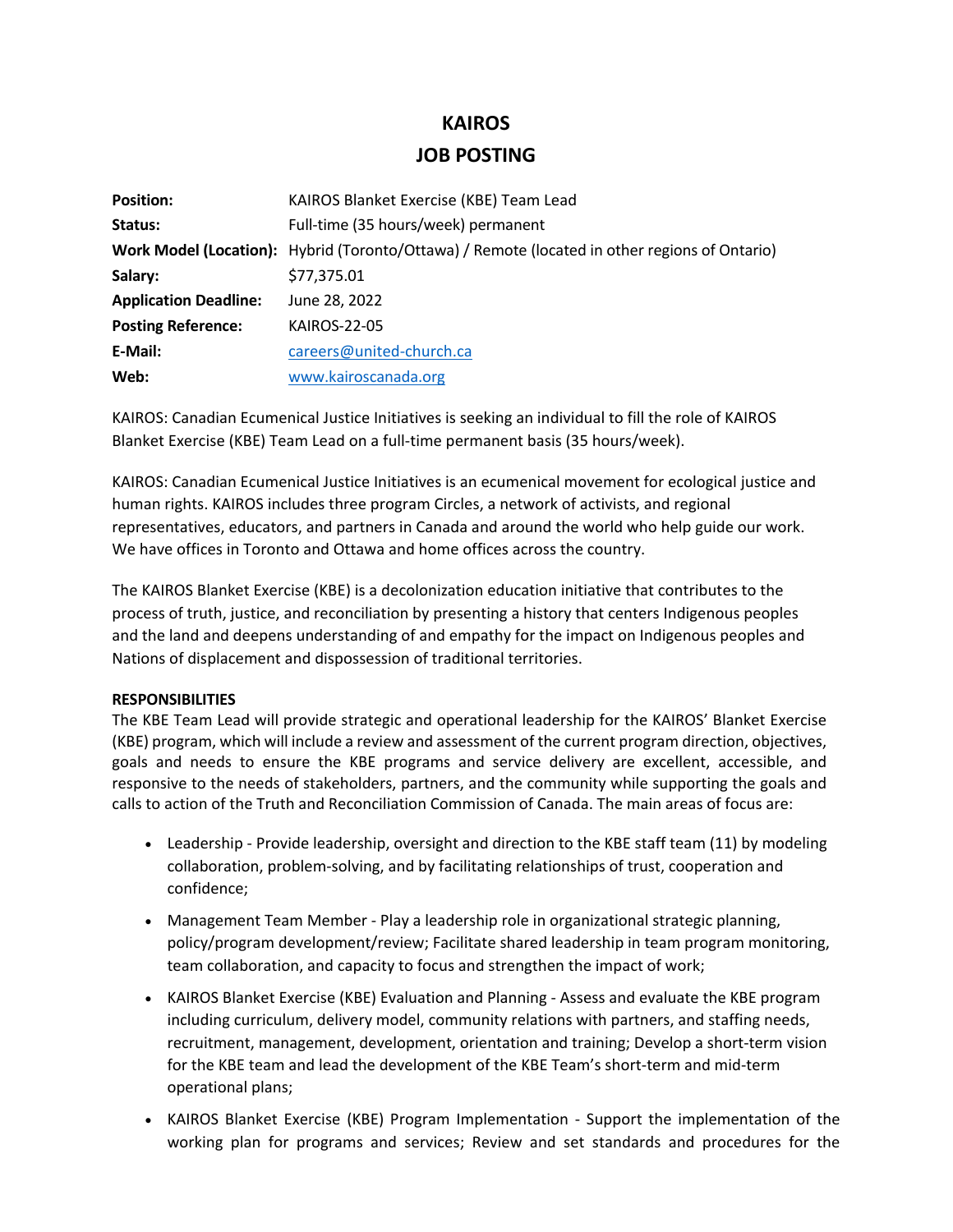operation of the programs and foster the development of a professional culture of best practice, learning, innovation, research, evaluation, and responsiveness to current and emerging program needs. Suggest improvements in methods of data collection and analysis;

All KAIROS staff will exhibit practices that recognize and uphold principles of diversity, equity, inclusion (DEI), anti-colonialism, anti-racism, and anti-oppression (ARAO), exemplifying these principles in their day-to-day interactions with colleagues, partners, hosts, members, donors, supporters, and the public, and contribute to the organization's DEI and ARAO development at the individual, team, and organizational levels.

## **QUALIFICATIONS**

The requirements listed below are representative of the knowledge, skill, education, experience and ability required.

- Commitment to the mission and values of KAIROS and a comfort working in an ecumenical Christian context;
- University degree in International Development, Political Science, Human Rights, Theology or other relevant education
- 5 years' experience in relevant social justice work together with 3 years' experience at a management level (preferably in a unionized environment);
- Familiarity with the KAIROS Blanket Exercise;
- Knowledge of Indigenous ways of teaching, learning & being, Indigenous history within Canada, and language and culture;
- Strong ability to work collaboratively and respectfully with Indigenous peoples;
- Knowledge of Indigenous education methodology and pedagogical skills;
- Experience and expertise in curriculum development and delivery in an Indigenous resurgence framework;
- Clear commitment to work with churches and communities in faithful public witness; and
- Ability to work ecumenically and understand and present work in a Christian theological context;
- Collaborative work style working respectfully within a diverse virtual work environment;
- Superior analytical, budget and financial skills;
- Excellent leadership and management skills, and experience related to strategic and operational planning, program management, budgeting and control, staff supervision and team building;
- Strong organizational, planning, administration and time management skills;
- Excellent interpersonal, conflict resolution, verbal and written communication and presentation skills;
- Ability to work effectively with Indigenous organizations and communities, government bodies, educational institutions, churches and Christian organizations, and other key organizational actors;
- Excellent skills working in cross-cultural, anti-racist and anti-oppression frameworks; and
- Strong computer skills in the use of various software applications Office 365, Dynamics, SharePoint, One Drive, Teams, Zoom and other social media and online platforms;
- Flexibility, resilience and sound judgment;
- Knowledge of an Indigenous language and/or French is considered an asset; and
- Recognition of personal and professional boundaries.